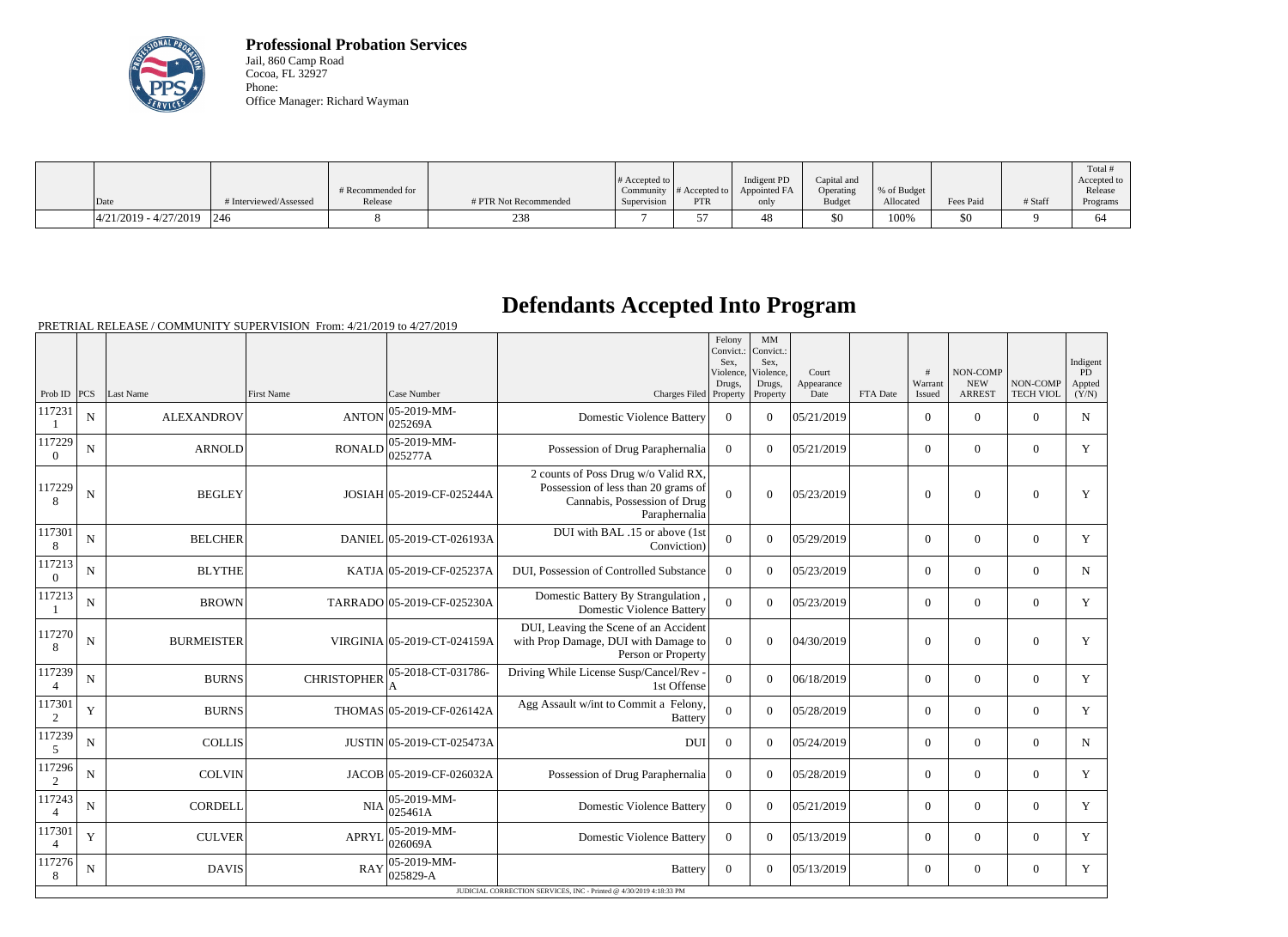## **Defendants Accepted Into Program**

|             |             |                    |                   |                              |                                                                                     | Felony<br>Convict.:<br>Sex. | MM<br>Convict.:<br>Sex,         |                             |          |                        |                                         |                              | Indigent               |
|-------------|-------------|--------------------|-------------------|------------------------------|-------------------------------------------------------------------------------------|-----------------------------|---------------------------------|-----------------------------|----------|------------------------|-----------------------------------------|------------------------------|------------------------|
| Prob ID     | PCS         | Last Name          | <b>First Name</b> | Case Number                  | Charges Filed Property                                                              | Violence,<br>Drugs,         | Violence.<br>Drugs,<br>Property | Court<br>Appearance<br>Date | FTA Date | #<br>Warrant<br>Issued | NON-COMP<br><b>NEW</b><br><b>ARREST</b> | NON-COMP<br><b>TECH VIOL</b> | PD.<br>Appted<br>(Y/N) |
| 117212<br>4 | $\mathbf Y$ | <b>DEZMAN</b>      |                   | MATTHEW 05-2019-CF-025203A   | POSS TETRAHYDRO CANN, Possession<br>of Drug Paraphernalia                           | $\theta$                    | $\Omega$                        | 05/23/2019                  |          | $\overline{0}$         | $\theta$                                | $\Omega$                     | Y                      |
| 117275      | $\mathbf N$ | <b>DIFIORI</b>     | <b>MICHAEL</b>    | 05-2019-CT-025843-           | <b>DUI</b>                                                                          | $\theta$                    | $\Omega$                        | 05/21/2019                  |          | $\overline{0}$         | $\overline{0}$                          | $\Omega$                     | N                      |
| 117231<br>5 | $\mathbf N$ | <b>FLOOD</b>       |                   | SHANNON 05-2019-CF-025307A   | Possession of Drug Paraphernalia, 3 counts<br>of Possession of Controlled Substance | $\Omega$                    | $\Omega$                        | 05/23/2019                  |          | $\theta$               | $\Omega$                                | $\Omega$                     | Y                      |
| 117232<br>5 | N           | <b>FORTINSKAIA</b> | <b>ELENA</b>      | 05-2019-MM-<br>025268A       | <b>Domestic Violence Battery</b>                                                    | $\Omega$                    | $\Omega$                        | 05/21/2019                  |          | $\overline{0}$         | $\overline{0}$                          | $\Omega$                     | N                      |
| 117229      | $\mathbf N$ | <b>FULLER</b>      | <b>GEORGE</b>     | 05-2019-MM-<br>025281A       | <b>Domestic Violence Assault</b>                                                    | $\Omega$                    | $\Omega$                        | 05/21/2019                  |          | $\overline{0}$         | $\theta$                                | $\Omega$                     | Y                      |
| 117243      | N           | <b>GRIMES</b>      |                   | PATRICIA 05-2019-CF-025468A  | Felony Child Abuse                                                                  | $\theta$                    | $\Omega$                        | 05/30/2019                  |          | $\overline{0}$         | $\overline{0}$                          | $\Omega$                     | Y                      |
| 117229<br>3 | N           | <b>GUSTAFSON</b>   | CHAD              | 05-2019-MM-<br>025273A       | Resisting Officer without Violence                                                  | $\overline{0}$              | $\Omega$                        | 05/21/2019                  |          | $\theta$               | $\theta$                                | $\Omega$                     | N                      |
| 117223<br>2 | N           | <b>HAMMETT</b>     | <b>JEREMY</b>     | 05-2019-MM-<br> 019280A      | Violation of Condition of Release-<br>Domestic Violence                             | $\Omega$                    | $\Omega$                        | 05/06/2019                  |          | $\overline{0}$         | $\overline{0}$                          | $\Omega$                     | Y                      |
| 117213<br>2 | Y           | <b>HATTAWAY</b>    |                   | DAVID 05-2019-CF-025195A     | Possession of Cocaine, Possession of less<br>than 20 grams of Cannabis              | $\Omega$                    | $\Omega$                        | 05/23/2019                  |          | $\overline{0}$         | $\theta$                                | $\Omega$                     | $\mathbf Y$            |
| 117259      | N           | <b>HOOVER</b>      |                   | MARC 05-2019-CF-025648A      | Possession of Drug Paraphernalia                                                    | $\theta$                    | $\Omega$                        | 05/23/2019                  |          | $\overline{0}$         | $\Omega$                                | $\Omega$                     | Y                      |
| 117294<br>8 | $\mathbf N$ | <b>HUDAK</b>       | <b>FRANCIS</b>    | 05-2019-MM-<br> 026039A      | <b>Retail Theft</b>                                                                 | $\overline{0}$              | $\Omega$                        | 05/13/2019                  |          | $\theta$               | $\theta$                                | $\Omega$                     | Y                      |
| 117241      | $\mathbf N$ | <b>JASINSKI</b>    |                   | EDMUND 05-2019-CF-025380A    | <b>Domestic Violence Battery</b>                                                    | $\Omega$                    | $\Omega$                        | 05/30/2019                  |          | $\overline{0}$         | $\overline{0}$                          | $\Omega$                     | Y                      |
| 117230<br>4 | $\mathbf N$ | <b>JOHNSON</b>     | <b>DESTENIE</b>   | 05-2019-MM-<br>025240A       | <b>Domestic Violence Battery</b>                                                    | $\Omega$                    | $\Omega$                        | 05/13/2019                  |          | $\overline{0}$         | $\theta$                                | $\Omega$                     | Y                      |
| 117301      | $\mathbf N$ | <b>JOHNSON</b>     | <b>DWAYNE</b>     | $ 05-2019-MM -$<br>026184A   | <b>Domestic Violence Battery</b>                                                    | $\theta$                    | $\Omega$                        | 05/13/2019                  |          | $\overline{0}$         | $\Omega$                                | $\Omega$                     | Y                      |
| 117301<br>3 | N           | <b>JOHNSON</b>     |                   | NORRIS 05-2019-CT-026219A    | DUI, Refusal to Sign or Accept Citation                                             | $\bf{0}$                    | $\overline{0}$                  | 05/16/2019                  |          | $\boldsymbol{0}$       | $\overline{0}$                          | $\boldsymbol{0}$             | ${\bf N}$              |
| 117275<br>6 | ${\bf N}$   | <b>KARLOVA</b>     | <b>BETTINA</b>    | 05-2019-CF-025817-           | Driving While License Susp Rev Canc - 2<br>or More Priors                           | $\overline{0}$              | $\boldsymbol{0}$                | 05/28/2019                  |          | $\boldsymbol{0}$       | $\boldsymbol{0}$                        | $\boldsymbol{0}$             | N                      |
| 117230<br>5 | $\mathbf N$ | <b>KUEBEL</b>      | <b>ELIZABETH</b>  | 05-2019-MM-<br>025271A       | <b>Domestic Violence Battery</b>                                                    | $\overline{0}$              | $\overline{0}$                  | 05/21/2019                  |          | $\boldsymbol{0}$       | $\boldsymbol{0}$                        |                              | $\mathbf N$            |
| 117256      | Y           | <b>LAMBS</b>       |                   | CHRISTIAN 05-2019-CF-017748A | Fleeing and Eluding Law Enforcement<br>Officer, No Valid Driver's License           | $\overline{0}$              | $\overline{0}$                  | 05/02/2019                  |          | $\boldsymbol{0}$       | $\boldsymbol{0}$                        | $\overline{0}$               | N                      |
| 117232<br>2 | $\mathbf N$ | <b>LEE</b>         |                   | BRIANA 05-2019-CF-025304A    | Poss Drug w/o Valid RX, Possession of<br>Drug Paraphernalia                         | $\Omega$                    | $\overline{0}$                  | 05/23/2019                  |          | $\boldsymbol{0}$       | $\overline{0}$                          | $\overline{0}$               | Y                      |
| 117230      | ${\bf N}$   | <b>LEMIEUX</b>     | <b>GISELLE</b>    | 05-2019-MM-<br>025272A       | <b>Domestic Violence Battery</b>                                                    | $\overline{0}$              | $\overline{0}$                  | 05/21/2019                  |          | $\overline{0}$         | $\overline{0}$                          | $\overline{0}$               | Y                      |
| 117295<br>6 | $\mathbf N$ | <b>LEONARD</b>     |                   | KEVIN 05-2019-CF-026019A     | Possession of Drug Paraphernalia                                                    | $\overline{0}$              | $\overline{0}$                  | 05/28/2019                  |          | $\boldsymbol{0}$       | $\boldsymbol{0}$                        | $\overline{0}$               | Y                      |
| 117260<br>2 | $\mathbf N$ | <b>LYNCH</b>       |                   | NICOLE 05-2019-CF-025642A    | Possession of Drug Paraphernalia                                                    | $\overline{0}$              | $\overline{0}$                  | 05/23/2019                  |          | $\overline{0}$         | $\overline{0}$                          | $\overline{0}$               | Y                      |
| 117302      | $\mathbf N$ | <b>MAJOR</b>       | <b>STACI</b>      | 05-2019-MM-<br>$ 026185 - A$ | Retail Theft                                                                        | $\overline{0}$              | $\boldsymbol{0}$                | 05/13/2019                  |          | $\boldsymbol{0}$       | $\overline{0}$                          | $\overline{0}$               | Y                      |
|             |             |                    |                   |                              | JUDICIAL CORRECTION SERVICES, INC - Printed @ 4/30/2019 4:18:33 PM                  |                             |                                 |                             |          |                        |                                         |                              |                        |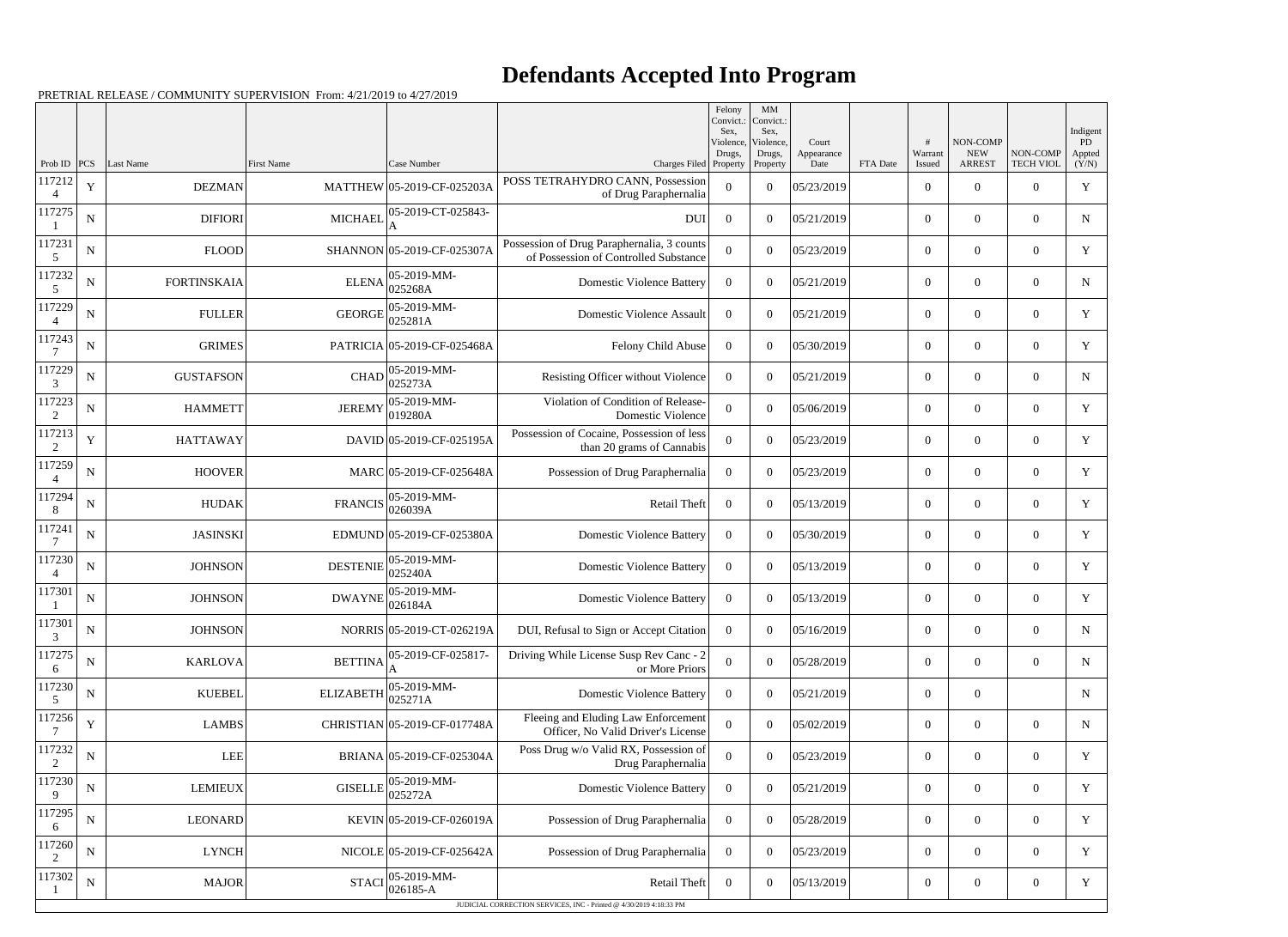## **Defendants Accepted Into Program**

|                    |             |                  |                                      |                              |                                                                                                                                      | Felony<br>Convict.:<br>Sex,     | MM<br>Convict.:<br>Sex,         |                             |          |                   |                                         |                              | Indigent              |
|--------------------|-------------|------------------|--------------------------------------|------------------------------|--------------------------------------------------------------------------------------------------------------------------------------|---------------------------------|---------------------------------|-----------------------------|----------|-------------------|-----------------------------------------|------------------------------|-----------------------|
| Prob ID            | PCS         | Last Name        | <b>First Name</b>                    | Case Number                  | Charges Filed                                                                                                                        | Violence,<br>Drugs,<br>Property | Violence,<br>Drugs,<br>Property | Court<br>Appearance<br>Date | FTA Date | Warrant<br>Issued | NON-COMP<br><b>NEW</b><br><b>ARREST</b> | NON-COMP<br><b>TECH VIOL</b> | PD<br>Appted<br>(Y/N) |
| 117262             | N           | <b>MANTON</b>    | <b>TIMOTHY</b>                       | 05-2019-CT-025844-<br>A      | DUI                                                                                                                                  | $\overline{0}$                  | $\overline{0}$                  | 05/24/2019                  |          | $\overline{0}$    | $\overline{0}$                          | $\Omega$                     | ${\bf N}$             |
| 117271<br>9        | N           | <b>MCLAM</b>     | <b>CHAD</b>                          | 05-2019-MM-<br>025821-A      | <b>Domestic Violence Battery</b>                                                                                                     | $\Omega$                        | $\theta$                        | 05/13/2019                  |          | $\overline{0}$    | $\overline{0}$                          | $\overline{0}$               | Y                     |
| 117235             | N           | <b>MEDBERY</b>   |                                      | JANE 05-2019-CT-025482A      | <b>DUI</b>                                                                                                                           | $\Omega$                        | $\theta$                        | 05/24/2019                  |          | $\overline{0}$    | $\overline{0}$                          | $\Omega$                     | N                     |
| 117245<br>2        | $\mathbf N$ | <b>MOSLEY</b>    |                                      | BENJAMIN 05-2019-CF-025336A  | False Imprisonment, Domestic Violence<br><b>Battery</b>                                                                              | $\Omega$                        | $\theta$                        | 05/23/2019                  |          | $\overline{0}$    | $\overline{0}$                          | $\overline{0}$               | N                     |
| 117302<br>$\theta$ | N           | <b>MOTA</b>      | $MELISSA$ 026182-A                   | 05-2019-MM-                  | <b>Domestic Violence Battery</b>                                                                                                     | $\Omega$                        | $\overline{0}$                  | 05/13/2019                  |          | $\overline{0}$    | $\overline{0}$                          | $\Omega$                     | Y                     |
| 117296<br>6        | N           | <b>O'CONNOR</b>  |                                      | TERRENCE 05-2019-CF-026033A  | Poss of Cannabis w intent to sell or deliver                                                                                         | $\Omega$                        | $\theta$                        | 05/28/2019                  |          | $\overline{0}$    | $\overline{0}$                          | $\overline{0}$               | Y                     |
| 117276<br>2        | N           | <b>PANASUK</b>   | <b>NICHOLAS</b>                      | 05-2019-MM-<br>025832-A      | <b>Domestic Violence Battery</b>                                                                                                     | $\overline{0}$                  | $\overline{0}$                  | 05/13/2019                  |          | $\overline{0}$    | $\overline{0}$                          | $\Omega$                     | Y                     |
| 117213<br>3        | $\mathbf N$ | <b>PARRISH</b>   |                                      | AUSTIN 05-2019-CT-025224A    | DUI, Reckless Driving                                                                                                                | $\theta$                        | $\theta$                        | 05/10/2019                  |          | $\overline{0}$    | $\overline{0}$                          | $\overline{0}$               | Y                     |
| 117244<br>$\theta$ | N           | <b>PITTMAN</b>   | <b>ANDRE</b>                         | 05-2019-MM-<br>$ 025463 - A$ | <b>Domestic Violence Battery</b>                                                                                                     | $\theta$                        | $\overline{0}$                  | 05/21/2019                  |          | $\overline{0}$    | $\overline{0}$                          | $\Omega$                     | Y                     |
| 117276<br>9        | N           | <b>PORTANOVA</b> |                                      | GARRETT 05-2019-CF-025819A   | Poss Drug w/o Valid RX, Possession of<br>less than 20 grams of Cannabis, Possession<br>of Drug Paraphernalia                         | $\Omega$                        | $\theta$                        | 05/30/2019                  |          | $\overline{0}$    | $\overline{0}$                          | $\overline{0}$               | N                     |
| 117296<br>5        | ${\bf N}$   | <b>RAINES</b>    | <b>RASHIDA</b>                       | 05-2019-MM-<br> 026038A      | Retail Theft                                                                                                                         | $\overline{0}$                  | $\overline{0}$                  | 05/13/2019                  |          | $\overline{0}$    | $\overline{0}$                          | $\theta$                     | Y                     |
| 117212<br>6        | N           | <b>RAMSEY</b>    |                                      | NICHOLAS 05-2019-CF-025227A  | Driving While License Susp Rev Canc - 2<br>or More Priors                                                                            | $\Omega$                        | $\theta$                        | 05/23/2019                  |          | $\overline{0}$    | $\overline{0}$                          | $\overline{0}$               | Y                     |
| 117212             | ${\bf N}$   | <b>REANDO</b>    |                                      | DENNIS 05-2019-CF-025194A    | FELONY BATTERY DV                                                                                                                    | $\theta$                        | $\Omega$                        | 05/23/2019                  |          | $\overline{0}$    | $\overline{0}$                          | $\Omega$                     | Y                     |
| 117213             | $\mathbf N$ | <b>RECZ</b>      | $KATARZYNA\Big _{025214A}^{0025214}$ | 05-2019-MM-                  | <b>Domestic Violence Battery</b>                                                                                                     | $\overline{0}$                  | $\overline{0}$                  | 05/06/2019                  |          | $\overline{0}$    | $\overline{0}$                          | $\overline{0}$               | Y                     |
| 117273<br>5        | ${\bf N}$   | <b>REYES</b>     | <b>LUIS</b>                          | 05-2019-MM-<br>025824-A      | <b>Domestic Violence Battery</b>                                                                                                     | $\overline{0}$                  | $\boldsymbol{0}$                | 05/13/2019                  |          | $\boldsymbol{0}$  | $\boldsymbol{0}$                        | $\overline{0}$               | Y                     |
| 117212<br>8        | $\mathbf N$ | <b>SHARLUP</b>   | <b>GLEN</b>                          | 05-2019-MM-<br>025215A       | Violation of Condition of Release-<br>Domestic Violence                                                                              | $\overline{0}$                  | $\boldsymbol{0}$                | 05/31/2019                  |          | $\overline{0}$    | $\boldsymbol{0}$                        | $\overline{0}$               | Y                     |
| 117293<br>8        | $\mathbf N$ | <b>SHERWOOD</b>  | <b>KATHERINE</b>                     | 05-2019-MM-<br>025911A       | Harassing Phone Calls                                                                                                                | $\overline{0}$                  | $\boldsymbol{0}$                | 05/13/2019                  |          | $\boldsymbol{0}$  | $\overline{0}$                          | $\overline{0}$               | Y                     |
| 117301<br>5        | ${\bf N}$   | <b>SPAHN</b>     | <b>CHRISTOPHER</b>                   | 05-2019-MM-<br>026211-A      | Resisting Officer without Violence                                                                                                   | $\overline{0}$                  | $\boldsymbol{0}$                | 05/28/2019                  |          | $\overline{0}$    | $\overline{0}$                          | $\overline{0}$               | $\mathbf N$           |
| 117302<br>2        | Y           | <b>SPARKS</b>    |                                      | ELIZABETH 05-2019-CF-026180A | Poss Drug w/o Valid RX, Possession of<br>Drug Paraphernalia                                                                          | $\overline{0}$                  | $\boldsymbol{0}$                | 05/30/2019                  |          | $\overline{0}$    | $\overline{0}$                          | $\overline{0}$               | Y                     |
| 117245             | $\mathbf N$ | <b>SPIEGEL</b>   | <b>CARLY</b>                         | 05-2019-CT-025649-<br>A      | <b>DUI</b>                                                                                                                           | $\overline{0}$                  | $\boldsymbol{0}$                | 05/24/2019                  |          | $\overline{0}$    | $\overline{0}$                          | $\overline{0}$               | N                     |
| 117230             | ${\bf N}$   | <b>SPONSLER</b>  | <b>JOSEPH</b>                        | 05-2019-MM-<br>025267A       | <b>Trespass Structure or Conveyance</b>                                                                                              | $\overline{0}$                  | $\boldsymbol{0}$                | 05/21/2019                  |          | $\overline{0}$    | $\overline{0}$                          | $\overline{0}$               | Y                     |
| 117212<br>5        | Y           | <b>TESAURO</b>   | <b>ROGER</b>                         | 05-2019-MM-<br>025216A       | Resisting Officer without Violence,<br>Disorderly Intoxication<br>JUDICIAL CORRECTION SERVICES, INC - Printed @ 4/30/2019 4:18:33 PM | $\overline{0}$                  | $\boldsymbol{0}$                | 05/06/2019                  |          | $\overline{0}$    | $\overline{0}$                          | $\boldsymbol{0}$             | Y                     |